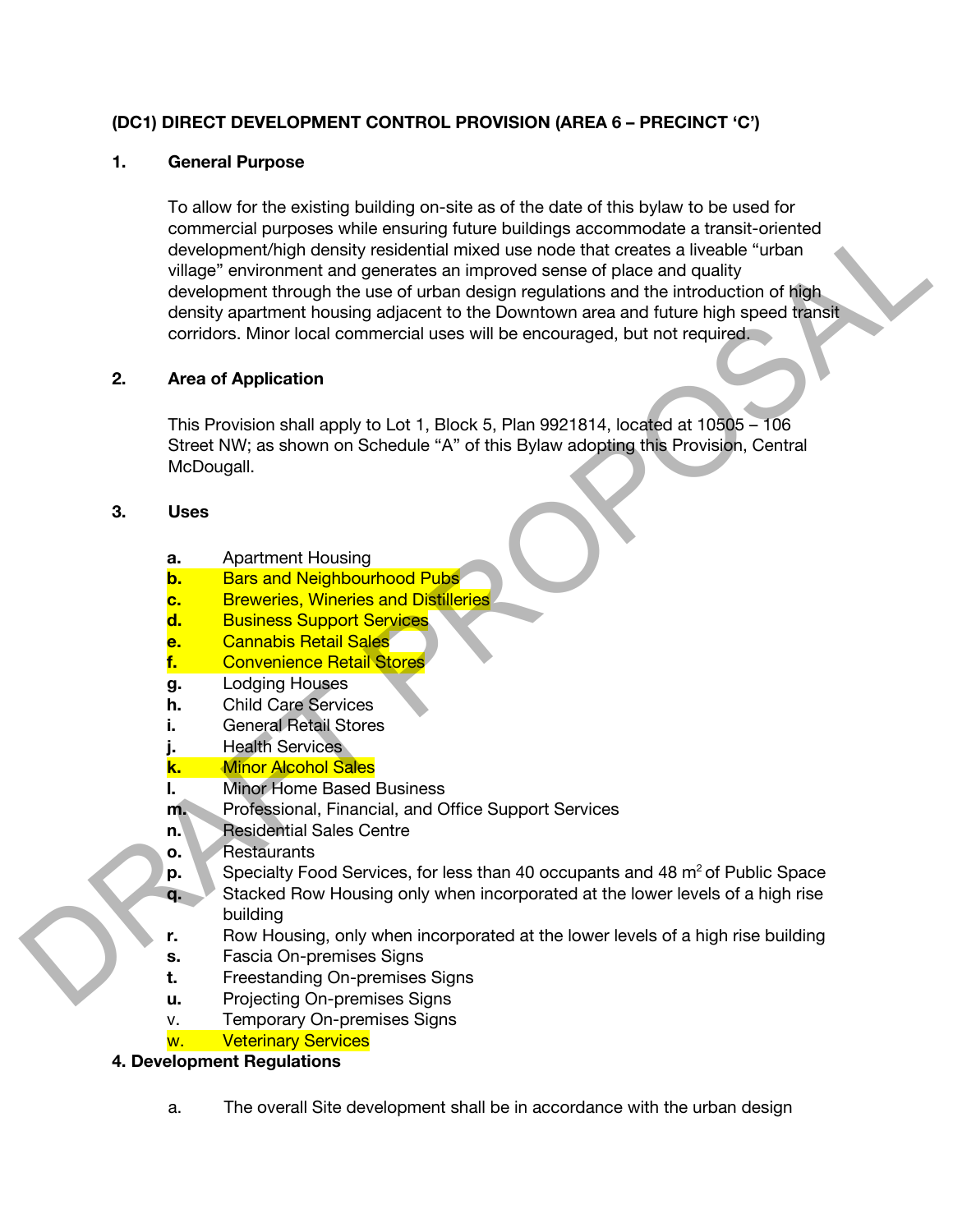criteria established herein and in the Central McDougall/Queen Mary Park Area Redevelopment Plan.

- b. Prior to the issuance of any Development Permit, the owner shall provide proof satisfactory to the Development Officer in consultation with Alberta Environment and Sustainable Resource Development, Alberta Health Services, and Transportation Services that, if necessary, the lands have been remediated to allow the intended uses.
- c. The maximum Floor Area Ratio of any development shall be 5.0, except that the maximum Floor Area Ratio shall be 6.0 for developments with larger individual unit floor plates.
- d. The maximum Density shall be 500 Dwellings/ha.
- e. The maximum Height shall be 45.0 m or 15 Storeys.
- f. No Front, Rear, or Side Yards are required.
- g. A 2.0 m building Setback shall be provided at the Rear of a building.
- h. Landscaping shall be provided within the 2.0 m building Setback to provide an improved appearance of the Lane, except for developments which exist in buildings built prior to December  $6<sup>th</sup>$ , 2005.
- i. No Amenity Area or Private Outdoor Amenity Area is required for any development.
- j. Apartment Housing with Commercial Uses on the ground floor shall have access at Grade that is separate from the access for the Commercial Uses.
- k. Access to vehicular Parking Garages or parking areas shall only be from the abutting Lane.
- l. Loading, storage, and trash collection areas shall be located in such a manner to be screened from view from adjacent sites, public roadways, and Light Rail Transit lines in accordance with the provisions of Section 55 of the Zoning Bylaw. If the Rear or Sides of a Site are used for surface vehicular parking, it shall be screened in accordance with the landscaping provisions of the Zoning Bylaw. Transportation Services and It is the cost of the based of the Solicity and the Solicity of the model in the model in the model in the model in the model in the model in the model in the model in the model in the model in
	- m. Underground driveway ramps for Apartment Housing, Stacked Row Housing, and Row Housing developments must not exceed a slope of 6% and the ramp must be at Grade at the property line, to the satisfaction of the Development Officer in consultation with Transportation Services.
	- n. No surface vehicular parking areas are permitted abutting any public roadway, other than a Lane.
	- o. Residential Uses shall provide a minimum of one (1) vehicular parking stall for each Dwelling unit. All other requirements of the Zoning Bylaw pertaining to vehicular, visitor, and Bicycle Parking for Residential Uses shall be adhered to. Notwithstanding the above, vehicular and Bicycle Parking for all other Uses shall be in accordance with the Zoning Bylaw.
	- p. Secure indoor Bicycle Parking for residents and outdoor visitor Bicycle Parking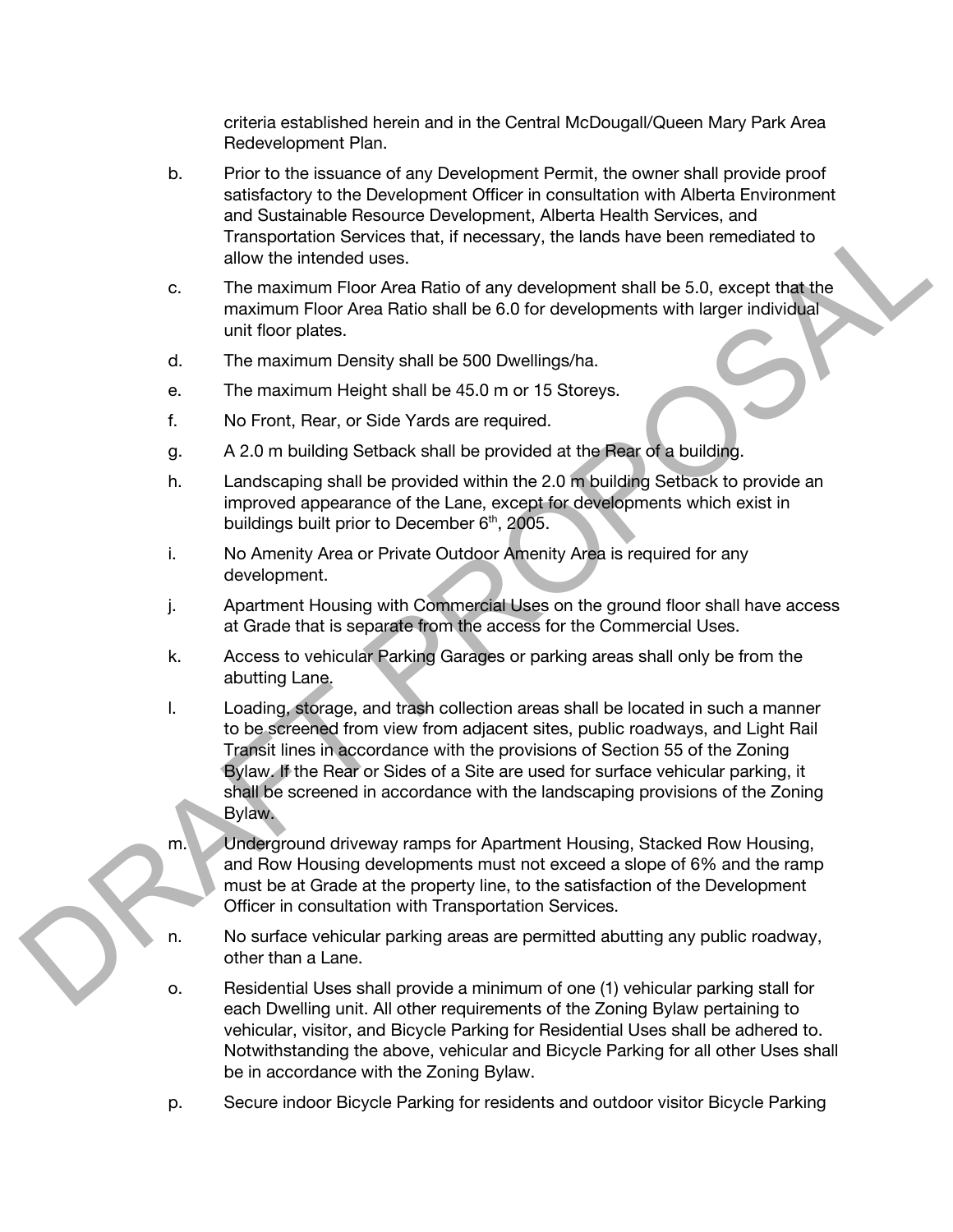will be required for Residential developments. The number of stalls required and the location of Residential and visitor Bicycle Parking shall be to the satisfaction of the Development Officer, in consultation with Transportation Services.

- q. The owner shall submit a market value appraisal for the subject Site at the time of the submission of a Development Permit application for the purposes of determining the amount of the redevelopment levy that applies to the Site. The appraisal shall estimate the market value of the subject Site, based on the highest and best use of the land, as if vacant, and with the effective date of valuation being within 30 days of Development Permit application. The appraisal report must be reviewed and accepted by the Development Officer in consultation with Appraisal Section of the Asset Management and Public Works Department, and the Community Services Department. The redevelopment levy shall be 8% of the estimated market value of the Site, as if vacant, and shall be paid to the City of Edmonton as a condition of the approval of a Development Permit. All redevelopment levies collected will be used to fund the acquisition of public park space as identified in the Central McDougall/Queen Mary Park Area Redevelopment Plan. decemming the amount of the reaction<br>permette is the statistical of the subject Sirk, based on the Site, The specialist statistical terms of the factor<br>of the factor of the subject Sirk, based on the Inplanet the matter wi
	- r. The owner shall be responsible for the costs of the required streetscape improvements to the portion(s) of road right(s)- of-way abutting a Site (from private property line to the new curb) that are identified by the 105 Avenue Corridor Study, and/or identified by the Development Officer in consultation with Community Services, Sustainable Development, or Transportation Services as part of the development. These costs shall be paid to the City of Edmonton as a condition of the approval of a Development Permit. The required streetscaping improvements may include, but are not limited to, new sidewalks, streetlights, boulevard landscaping, boulevard trees, street furniture, and/or the relocation of utilities underground.
	- s. Where applicable, the Site plan submitted with a Development Permit application must indicate the coordination between development on the subject Site and the adjacent 105 Avenue corridor, in accordance with the 105 Avenue Corridor Study.
		- The owner shall be responsible for analyzing a portion of the sewer system affected by the development Site to determine sewer servicing and upgrading requirements to the satisfaction of the Development Officer in consultation with Drainage Services. In addition, costs for relocating/abandoning sewer lines as a result of street/lane closures will be the responsibility of the owner. These costs shall be paid to the City of Edmonton as a condition of the approval of the Development Permit.
	- u. All mechanical equipment, including roof mechanical units, shall be concealed by screening in a manner compatible with the architectural character of the building or concealed by incorporating it within the building.
	- v. For new buildings, the owner shall submit a Crime Prevention through Environmental Design (CPTED) Assessment that shall be reviewed and accepted by the Development Officer prior to the issuance of a Development Permit to ensure that development on the Site provides a safe urban environment in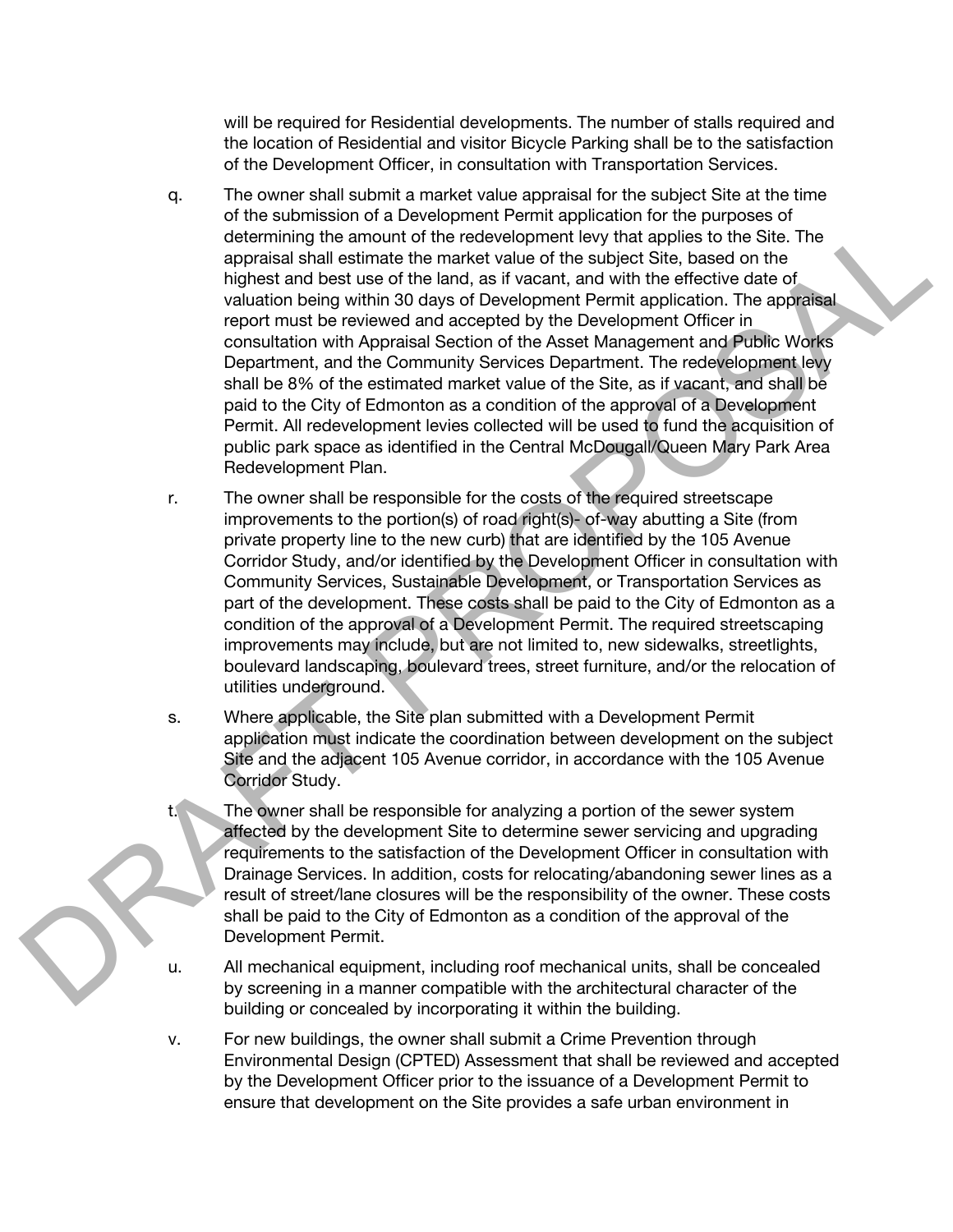accordance with the guidelines and principles established in the Design Guide for a Safer City.

- x. Bars and Neighbourhood Pubs; Breweries, Wineries and Distilleries; Business Support Services; Cannabis Retail Sales; Child Care Services; Convenience Retail Stores**;** General Retail Stores; Health Services; Professional, Financial, and Office Support Services; Restaurants; Specialty Food Services and Veterinary Services shall only be permitted when designed as an integral and secondary component of a residential development consisting of 50 Dwellings or more. **and** shall not be developed above the lowest Storey of a building.
- w. Signs shall comply with the regulations in Schedule 59B of the Zoning Bylaw.
- x. Restaurants shall be limited to 100 occupants and  $120\mathrm{m}^2$  of Public Space.
- y. Specialty Food Services shall be limited to 40 occupants and 48m<sup>2</sup> of Public Space.

# **5. Urban Design Regulations**

- a. Where the ground (first) floor of any development is designed for Commercial Uses, the building shall be constructed to the Front property line. The Development Officer may allow a building Setback from the Front property line of up to 2.5 m, only to accommodate street related activities such as sidewalk cafés, colonnades, arcades, or plazas. The 2.5 m building Setback shall not be used primarily for Landscaping. brucial concess, i clearing to device and **Veterinary**<br>vices; Restaurants; Specialty Food Services and **Veterinary**<br>be permitted when designed as an integral and secondary<br>sidential development consisting of 50 Dwellings o
- b. Where the ground (first) floor of any development is designed for Residential Uses, the building shall be constructed to the Front property line. The Development Officer may allow a building Setback from the Front property line of up to 4.5 m, only to provide physical separation from the abutting street for the Dwelling units provided this Setback accommodates patios, courtyards, terraces, or other private amenity space directly associated with the abutting Dwelling unit. The 4.5 m building Setback for Residential Uses shall not be used primarily for Landscaping.
- c. There shall be a minimum of 3 and a maximum of 5 Storeys of a building immediately abutting a public roadway, other than a Lane. Any portion of a building exceeding a Height of 5 Storeys or 17.5 m shall be set back a minimum of 4.5 m from the lower portion of the building adjacent to a public roadway, other than a Lane.

**Explanatory Note** 4.5 m setback between the front of the building and upper building storeys is intended to reduce the perceived mass of a building and promote the pedestrian scale of the street. The following graphic representation provides a possible conceptual application of this regulation for interpretive purposes.

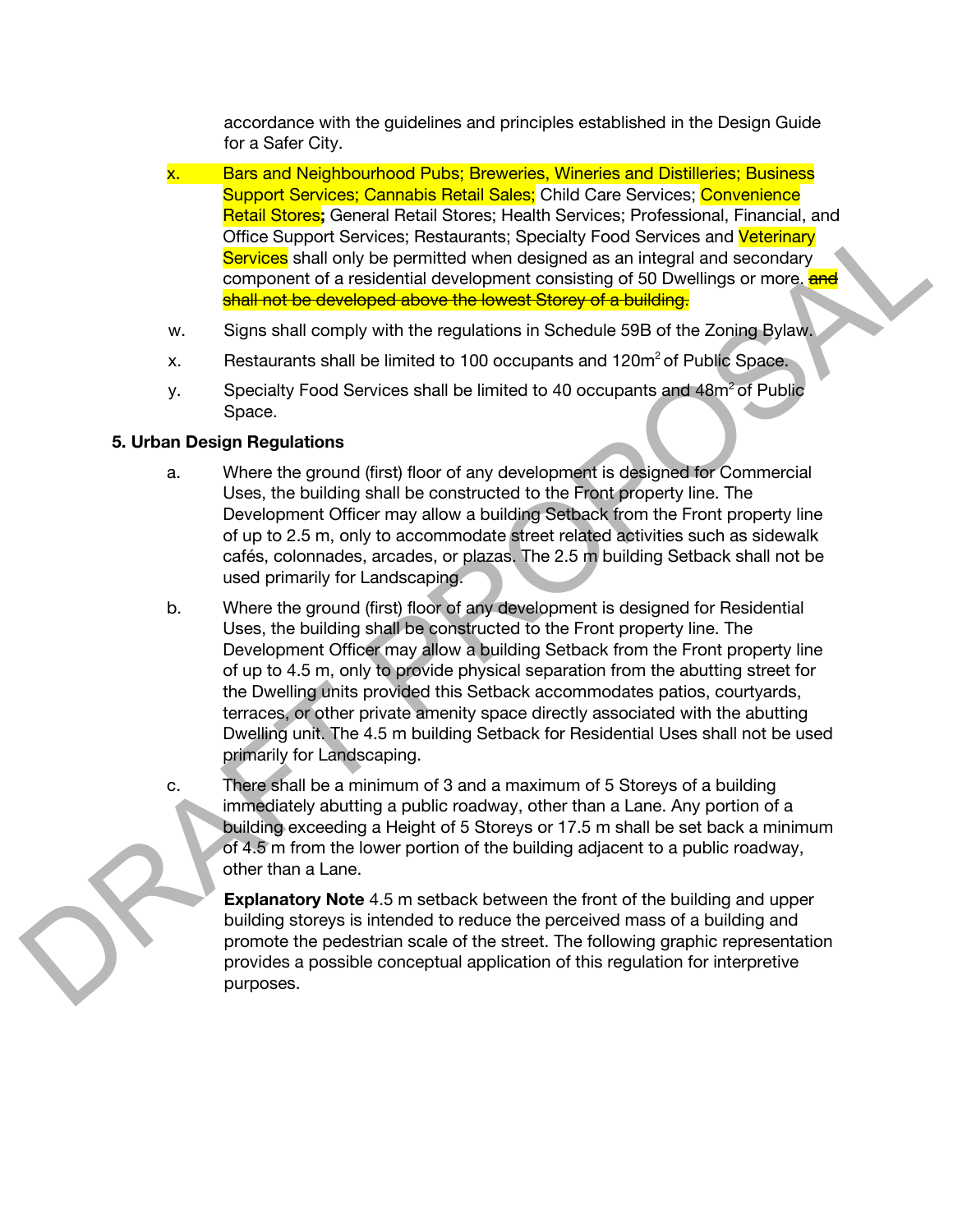

- d. Buildings shall provide a minimum 7.5 m building Setback from the Rear property line above the podium level of the building.
- e. Buildings shall provide a minimum 2.0 m building Setback from the Side property lines above the podium level of the building.
- f. No portion of an above Grade Parking Garage on the ground (first) floor shall be allowed for a minimum depth of 10.0 m from any building façade facing a public roadway, other than a Lane.
- g. No portion of an above Grade Parking Garage above the ground (first) floor of the podium portion of a building shall be allowed for a minimum depth of 6.0 m from any building façade facing a public roadway, other than a Lane. **Explanatory Note** - Community identity, stability of ownership, and residential character all require that a relationship be developed between residents, businesses, and the neighbourhood. Minimum setbacks for useable space, separating above-ground parking from the front of a building, provides an opportunity for a range of building uses that bind people more fully to the community and thereby contribute to the character and identity of an area. The following graphic representation provides a possible conceptual application of these regulations [(f) and (g)] for interpretive purposes. X<br>
Wide a minimum 7.5 m building Setback from the Rear<br>
vide a minimum 7.5 m building Setback from the Rear<br>
vide a minimum 2.0 m building.<br>
wide a minimum 2.0 m building.<br>
bove Grade Parking Garage on the ground (first) f



h. Buildings shall address all adjacent public roadways, other than Lanes, with individual entrances that are clearly visible to lend a sense of occupancy to the street. Buildings on corner Sites shall address both the street and avenue and shall distinguish the street intersection to give it prominence.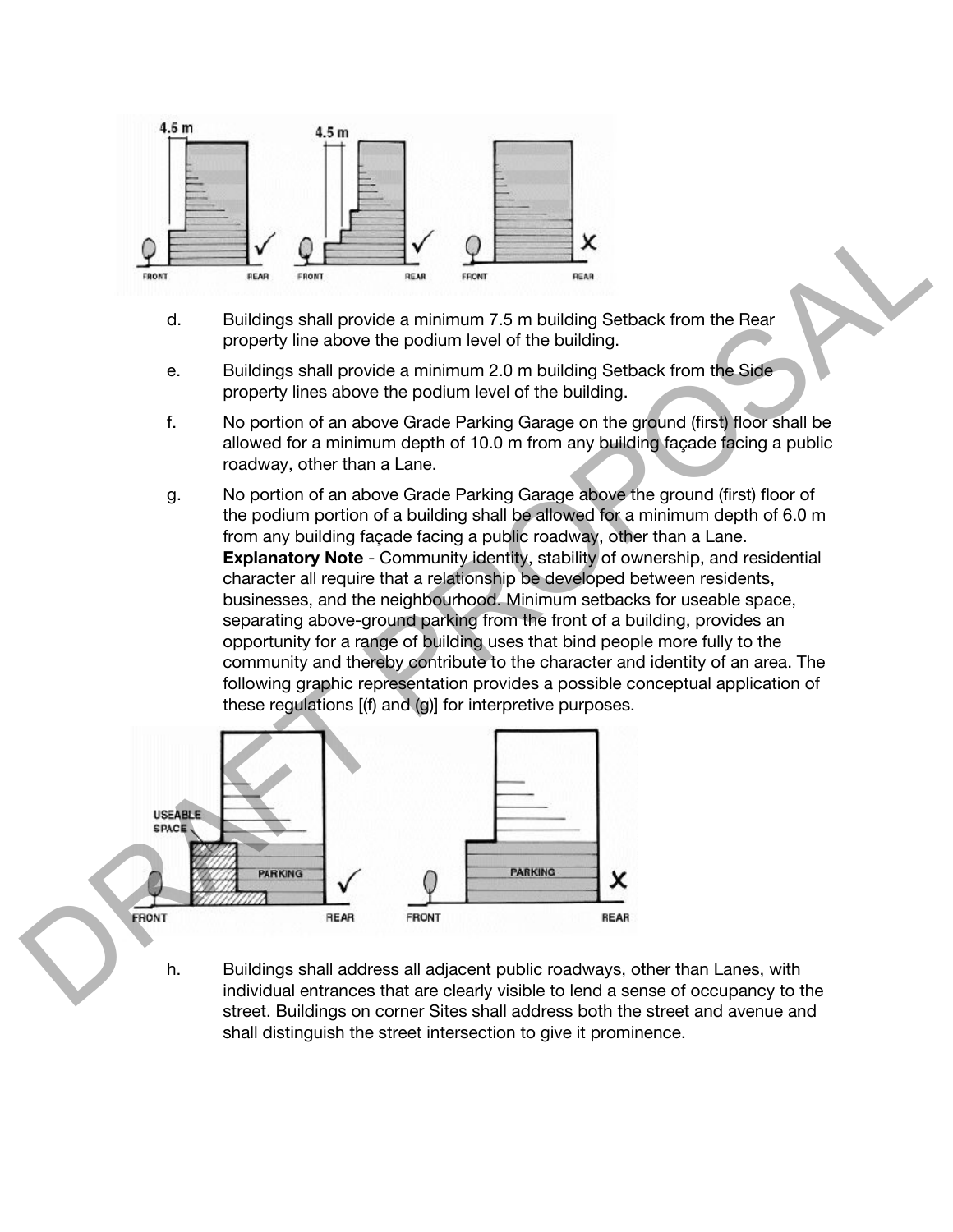- i. Where a Dwelling unit is provided at ground level abutting a public roadway, other than a Lane, the principal entrance to the unit shall have direct external access to the adjacent public sidewalk.
- j. Where a Commercial Use is provided at ground level abutting a public roadway, other than a Lane,
	- i. the principal entrance to the unit shall have direct external access to the adjacent public sidewalk, and
	- ii. a minimum of 50% of the ground (first) floor level portion of the façade abutting a public roadway, other than a Lane, shall be comprised of clear, non-reflective glazing to promote pedestrian interaction and safety.
- k. At least 80% of the ground (first) floor shall be no higher than 1.0 m above the mean Grade of the adjacent public sidewalk at the property line.
- l. Any building with a single wall length greater than 15.0 m abutting or visible from a public roadway shall comply with the following:
	- i. the building façade shall include design elements, materials, and articulation that reduce the perceived mass of the building façade and add architectural interest.
- m. Blank walls (with or without windows) of vehicular Parking Garages shall not be developed adjacent to, or visible from, any public roadway.
- n. Building design plans shall be submitted with a Development Permit application. Such plans shall be to the satisfaction of the Development Officer and shall include details of overall site layout, exterior building treatment and colour scheme, perimeter and internal landscaping, fencing and screening, and surface vehicular parking layout. L. the principal entrance to the unit shall have direct external access to the<br>
L. the principal entrance to the unit slag way, that than a Lane, shall be completed to the accessory, the first floor level portion of the fr
	- o. The finishing of the podium portion of any development shall consist of materials such as glass and glazed window wall systems, brick, stone, architectural concrete, and/or precast coloured concrete.
	- p. The use of stucco as a finishing material is not permitted on the podium portion of any development. The use of stucco on the tower portion of any development shall be limited to a maximum of 15% of the exterior surface area of the tower.
	- q. Development on a Site shall incorporate functional and decorative lighting to enhance the appearance of the building during the winter months, and, if applicable, to provide additional lighting for the 105 Avenue corridor.
	- r. Where Commercial Uses are developed on the ground (first) floor of a building that is built to the Front property line, weather protection in the form of a canopy at least 2.0 m wide or any other method suitable to the architectural style of the building or street theme, shall be provided one Storey above sidewalk level to provide a comfortable environment for pedestrians.
	- s. The owner shall enter into an Encroachment Agreement with the City of Edmonton for the proposed canopies/overhangs, and any street related activities and public art that encroach on, over, or into road right-of-way.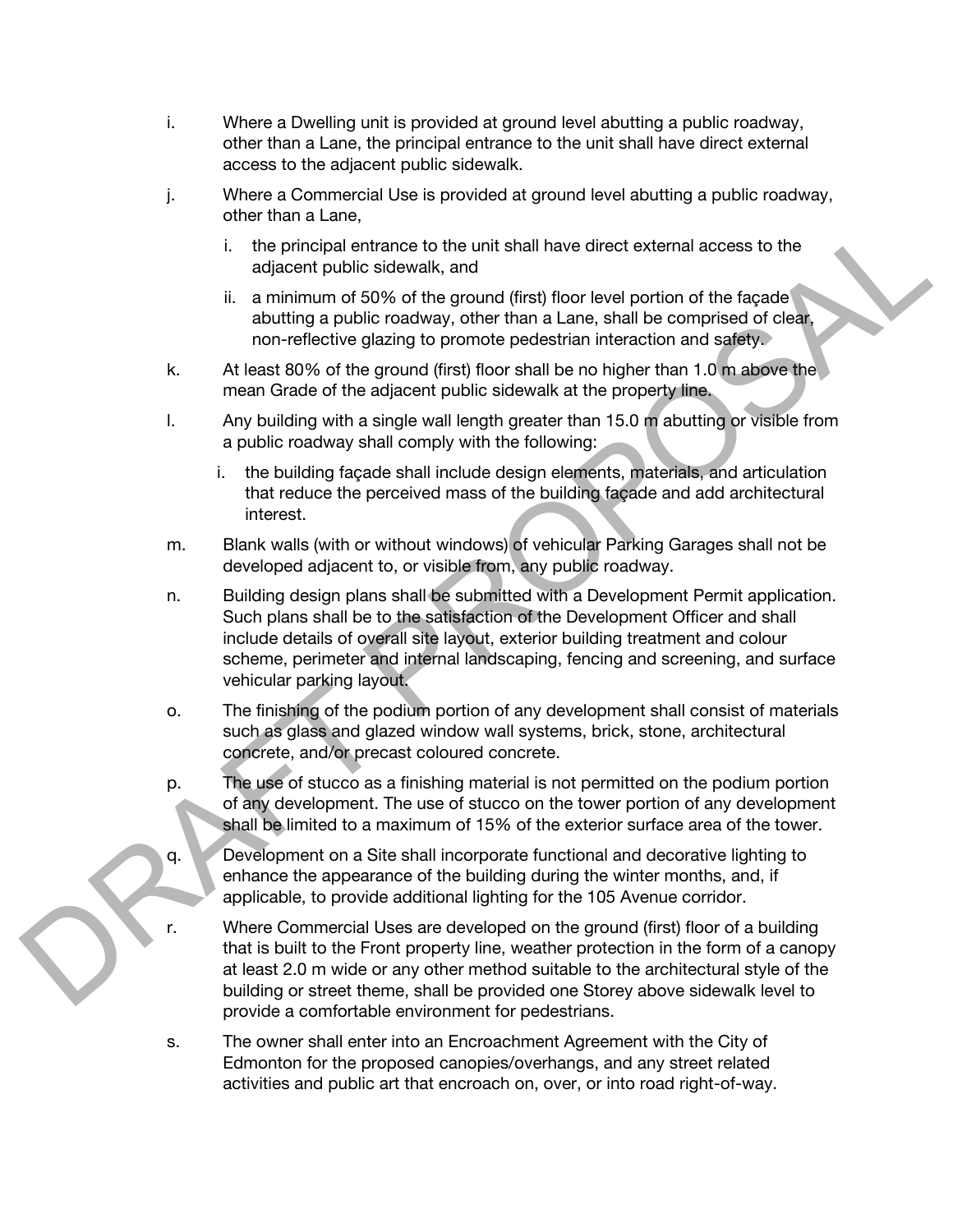- t. Buildings shall be designed through their massing and location, to avoid adverse microclimatic effects such as wind tunnelling, snow drifting, rain sheeting, shadowing, and loss of sunlight, both on and off-site. The Development Officer may require the submission of a Wind Impact Statement or Study, and/or a Sun Shadow Impact Study to determine that proposed development achieves these objectives.
- u. Main building entrances for any Use shall be designed for universal accessibility. Sidewalk furniture and other elements shall be located out of the travel path to ensure they are not obstacles to building access.
- v. The upper two to four Storeys of high rise buildings shall step back from the lower levels of the tower portion of the building and provide distinctive shaping or sculpting of the roof line to contribute to a unique and interesting skyline.

#### **6. Development Guidelines**

- a. Apartment Housing developments in this Precinct should incorporate 100 percent visitability and 10 percent adaptable suites to ensure universal accessibility.
- b. The maximum Height opportunity presented in this Provision should be utilized to develop high rise buildings that reduce the impact of the upper levels of the building above the podium portion of the building to maintain view corridors of the Downtown, maximize solar penetration, and reduce adverse microclimatic effects related to wind and shadowing. ti. Main building entrances for any Use shall be designed for universal accessibility,<br>
Signewik furntiure and other elements shall be located out of the furval path to<br>
Signewik furntiure and other elements shall be loc
	- c. Where feasible, developments should provide gardens or patios on the top of the podium level and building rooftops to improve rooftop aesthetics and provide additional amenity space.
	- d. Development should utilize infrastructure practices and site designs that reduce the consumption of water, energy, and materials consistent with Leadership in Energy and Environmental Design (LEED) accreditation.
	- e. Landscaping of Sites should consider the use of plant materials that provide colour throughout the year to enhance their appearance during the winter months.
	- f. A variety of residential housing forms should be encouraged throughout this Precinct to support an enhanced pedestrian environment.
	- g. The redevelopment of existing buildings should address the adjacent street with frontage that improves the pedestrian environment.

#### **7. Development Regulations for Development existing at the time of passage of this Bylaw**

- a. The overall Site development for Development existing at the time of passage of this Bylaw shall be in general accordance with Appendix I, Site Plan, and the following regulations shall apply.
- b. Landscaping shall be provided in general accordance with Appendix II,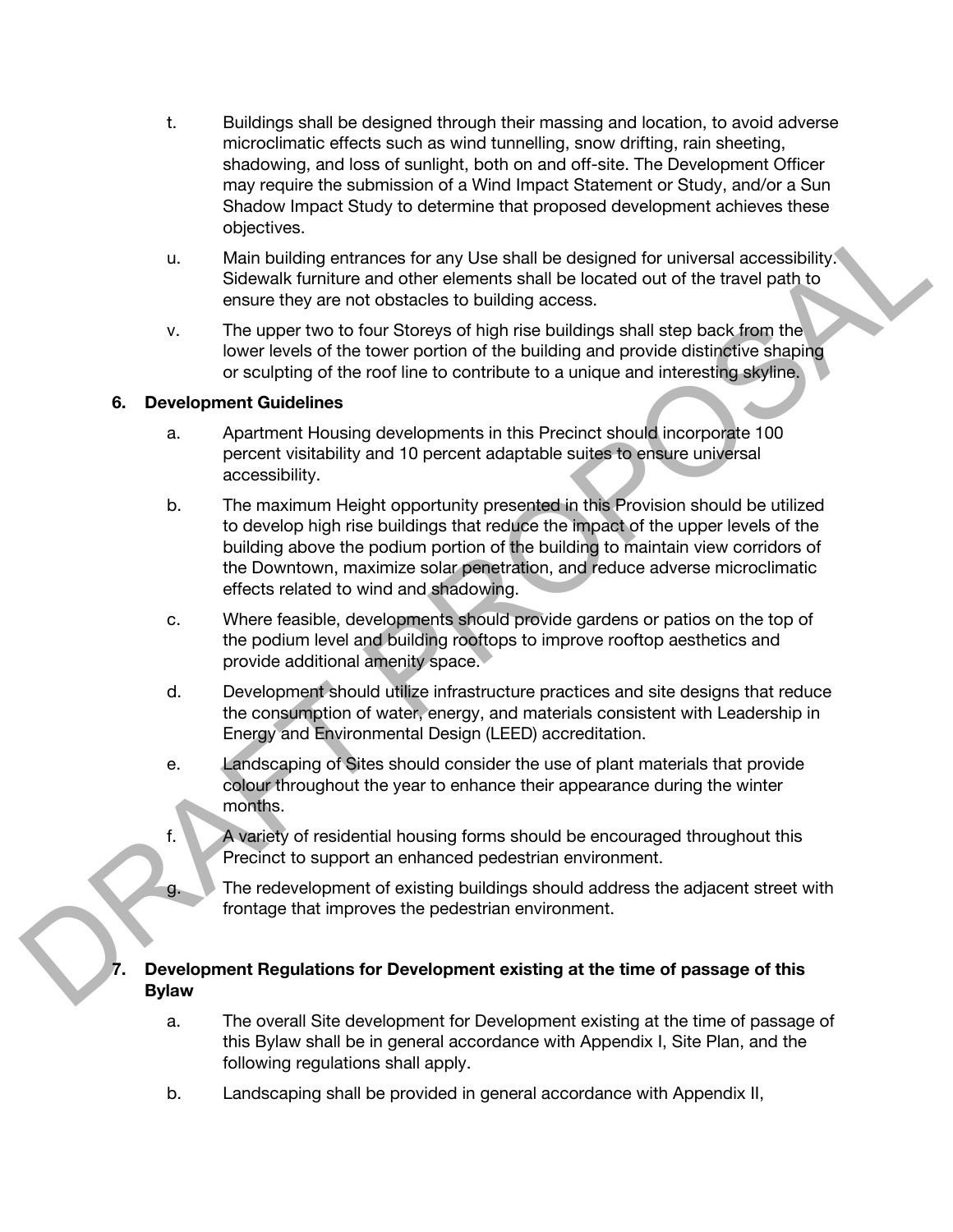Landscape Plan.

- c. Notwithstanding Section 4(g), the existing building may be built to the north and west property lines.
- d. Notwithstanding regulation 4(q), neither the existing building, nor any development within it shall be subject to a market appraisal or a redevelopment levy.
- e. The existing building may not be enlarged, added to, rebuilt, or structurally altered except for routine maintenance of the building.
- f. There shall be 6 on-site bicycle parking spaces in accordance with the Zoning **Bylaw.** Bicycle parking requirements shall conform with Section 54 of the Zoning Bylaw.
- g. There shall be 24 on-site vehicular parking spaces for all collective Uses in accordance with the Zoning Bylaw. Vehicular parking requirements shall conform with Section 54 of the Zoning Bylaw.
- h. There shall be 1 on-site loading space in accordance with the Zoning Bylaw.
- i. Notwithstanding Section 4(w), Bars and Neighbourhood Pubs; Breweries, Wineries and Distilleries; Cannabis Retail Sales; Child Care Services; Convenience Retail Stores**;** General Retail Stores; Health Services; Professional, Financial, and Office Support Services; Restaurants; Specialty Food Services; and Veterinary Services shall be permitted within any portion of the existing building. development within it shall be subject to a market appraisal or a redevelopment<br>
in excepting building may not be enlarged, added to, rebuilt, or structurally<br>
altered except for routine maintenance of the building.<br> **Ther** 
	- j. Upon demolition of the building existing at the time of passage of this Bylaw, all new developments shall comply with the regulations stated in Sections 4, 5, and 6.
	- k. If the building existing at the time of passage of this Bylaw is damaged or destroyed to more than 75% of the value of the building above its foundations, than the building may not be repaired or rebuilt unless it complies with the regulations stated in Sections 4, 5, and 6.

Restaurants shall be limited to 100 occupants and 120m<sup>2</sup> of Public Space.

Specialty Food Services shall be limited to 40 occupants and 48m<sup>2</sup>of Public Space.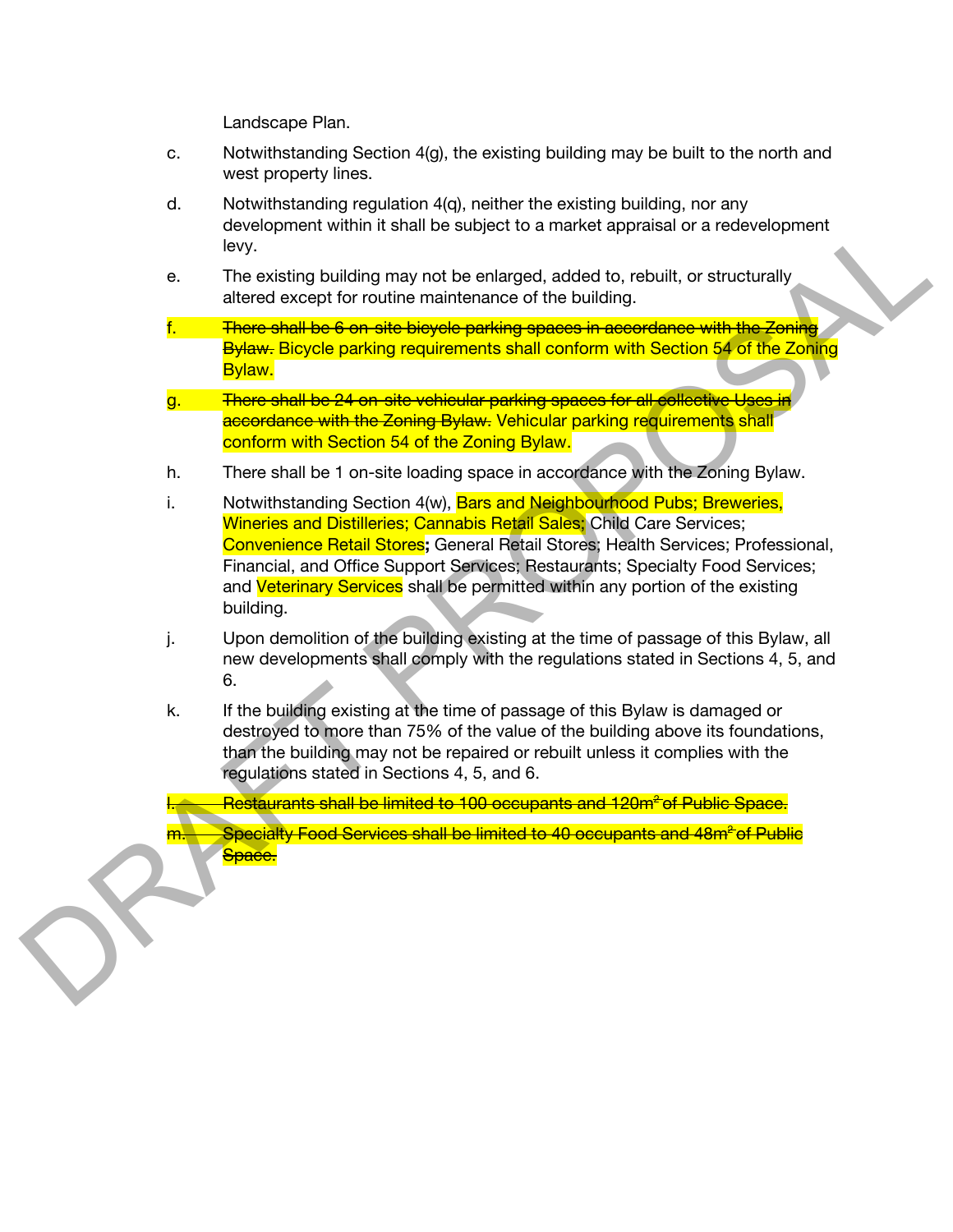Appendix I – Site Plan